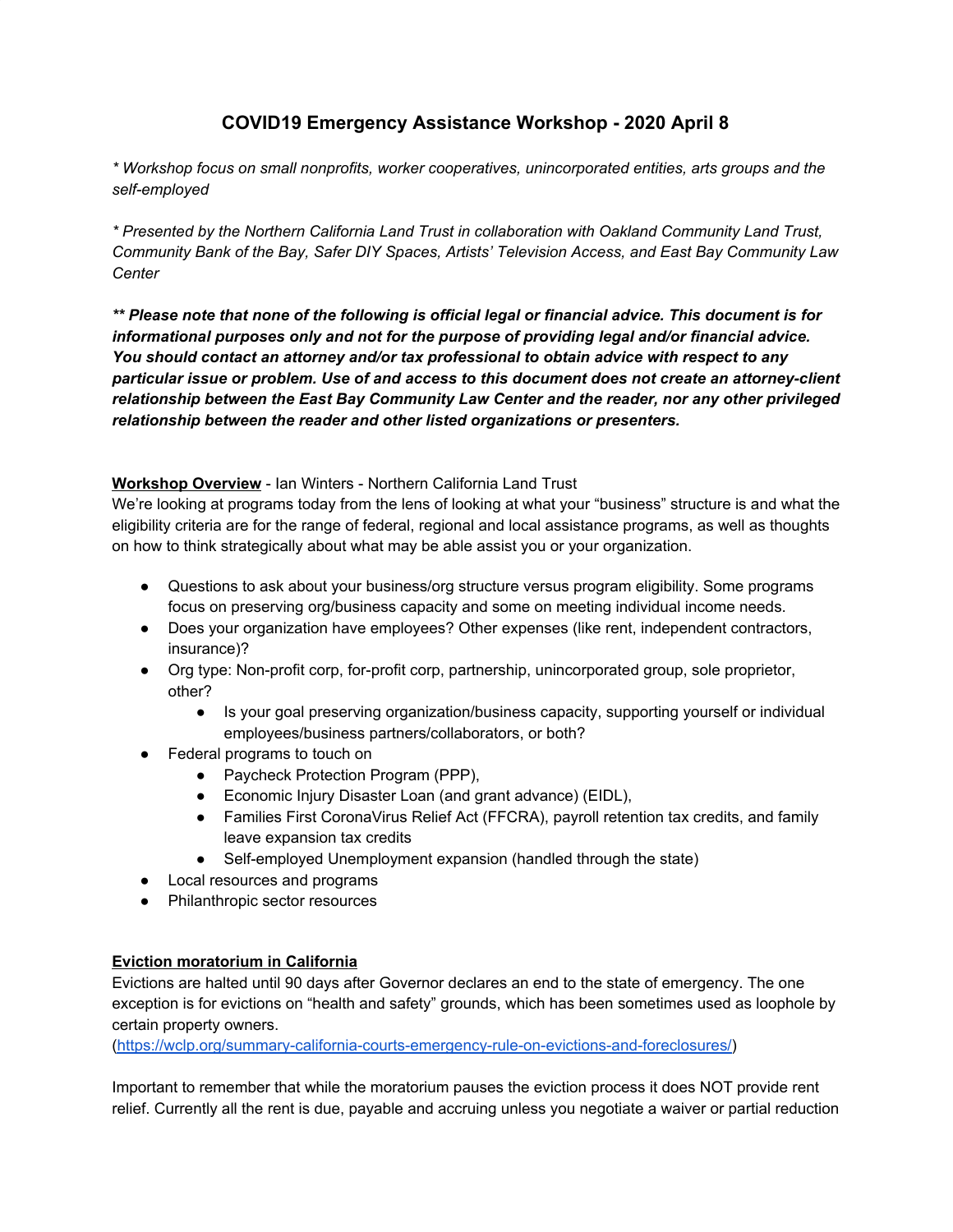with your landlord. Also, any rent not paid will become subject to eviction at the end of the moratorium unless you negotiate alternate arrangements or a waiver.

## **Small Business Administration COVID19 Business Relief** - Wil Hobbs - Community Bank of the Bay

Assistance has never been done before at this scale and the capacity to get funds out needs to increase.

### Economic Injury Disaster Loan -

[https://www.sba.gov/funding-programs/loans/coronavirus-relief-options/economic-injury-disaster-loan-em](https://www.sba.gov/funding-programs/loans/coronavirus-relief-options/economic-injury-disaster-loan-emergency-advance) [ergency-advance](https://www.sba.gov/funding-programs/loans/coronavirus-relief-options/economic-injury-disaster-loan-emergency-advance)

- It is unclear when the Small Business Administration will distribute advances to applicants. It is supposed to be 3 days from when an application is accepted, but no applicants have received money yet.
- Apply here[:](https://covid19relief.sba.gov/%252523/) [https://covid19relief.sba.gov/#/](https://covid19relief.sba.gov/%252523/)
- Features:
	- \$10,000 Loan Advance upon approval of Application. The Advance does not have to be repaid.
	- Loan Amount: Up to \$2,000,000.
	- Loan Term: Up to 30 years, based on ability to pay
	- Interest Rate:
		- For Profit Businesses: 3.75%
		- Non-Profit Organizations: 2.75%
- Some of the Target Users:
	- Sole Proprietorships/Independent Contractors/Self-employed persons
	- Private Non-Profit Organizations
	- Small businesses with fewer than 500 employees

### Paycheck Protection Program [-](https://www.sba.gov/funding-programs/loans/coronavirus-relief-options/paycheck-protection-program-ppp)

<https://www.sba.gov/funding-programs/loans/coronavirus-relief-options/paycheck-protection-program-ppp>

- Apply through banks who are participating in the program; best to approach a bank you have a relationship with.
- Features:
	- Fully forgiven if the funds are used for payroll costs, interest on mortgages, rent and utilities (but 75% of the forgiven amount must be for payroll).
	- No collateral or personal guarantees are required.
	- No loan fees.
	- The unforgiven portion of the loan has a maturity of 2-years and an Interest Rate of 1.00%.
- Some of the Target Users (best for those who have a payroll):
	- Sole Proprietorships/Independent Contractors/Self-employed persons this type of worker can not apply now but may be able to in the future. The self-employed portion of the program was originally scheduled to launch Apr. 10<sup>th</sup>. To be determined if this happens due to the backlog.
	- Private Non-Profit Organizations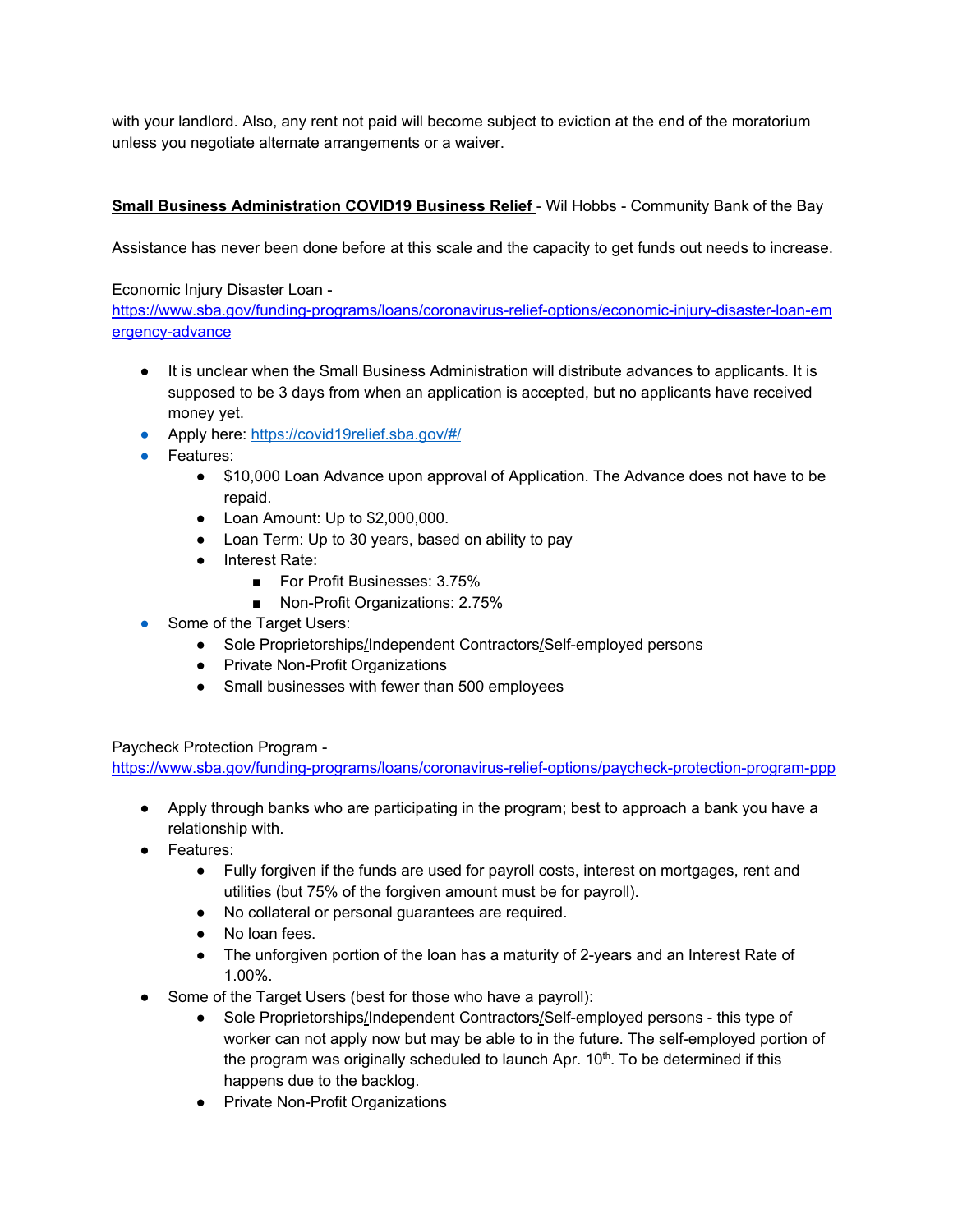• Small businesses with fewer than 500 employees

April 10 (update): If you don't have a business bank account or if your bank has closed applications, look for "fintech" (financial technology) companies you "know and love" to begin offering PPP loans. PayPal just announced today that it has been approved as a PPP loan processor. Intuit will also be rolling out a program, beginning with existing users of its Quickbooks online payroll services.

[https://newsroom.paypal-corp.com/2020-04-10-PayPal-Approved-to-Provide-Access-to-Paycheck-Protecti](https://newsroom.paypal-corp.com/2020-04-10-PayPal-Approved-to-Provide-Access-to-Paycheck-Protection-Program-Loans) [on-Program-Loans](https://newsroom.paypal-corp.com/2020-04-10-PayPal-Approved-to-Provide-Access-to-Paycheck-Protection-Program-Loans)

[https://quickbooks.intuit.com/small-business/coronavirus/paycheck-protection-program/?cid=DR\\_em\\_466](https://quickbooks.intuit.com/small-business/coronavirus/paycheck-protection-program/?cid=DR_em_46691_001_Text3_US_QBOA) [91\\_001\\_Text3\\_US\\_QBOA](https://quickbooks.intuit.com/small-business/coronavirus/paycheck-protection-program/?cid=DR_em_46691_001_Text3_US_QBOA)

#### **Federal COVID19 Funding Concepts** - Sarah Lockhart - Safer DIY Spaces - see [attached](https://drive.google.com/a/nclt.org/open?id=1IB0p88zzkWqgdh8FK5UP4RjdjPhyRMJxWSpe38J1E3Q) handout

How the Small Business Administration and Federal government is thinking about disaster relief

- The primary funding strategy is to pay businesses to continue to pay their workers, rather than paying workers directly. Businesses get paid based on recent payroll expenses.
- Economic Impact Payments are currently the only funds that go directly to people.

Expanded Paid Leave through Families First Coronavirus Relief Act

- You cannot use those expenses for Paycheck Protection Program payroll

What if your business structure is different?

- Worker-Owned Partnership or Cooperative (unincorporated) The Business is owned and operated by multiple workers who get paid for their labor by the business
- Sole Proprietor / Self-Employed The Business and worker are one and the same
- Informally Organized Group There is no official business entity. If bank accounts and legal contracts exist (e.g. leases), they are often in one member's name and associated with that person

#### **City of San Francisco and Emergency Funding for Artists and Arts Organizations** - Suki O'Kane - Artists' Television Access

City of San Francisco

● In general, San Francisco has a larger menu of options for small businesses and sole proprietors. Keep checking the Office of Economic and Workforce Development website  <https://oewd.org/businesses-impacted-covid-19>

Emergency Funding for Artists and Arts Organizations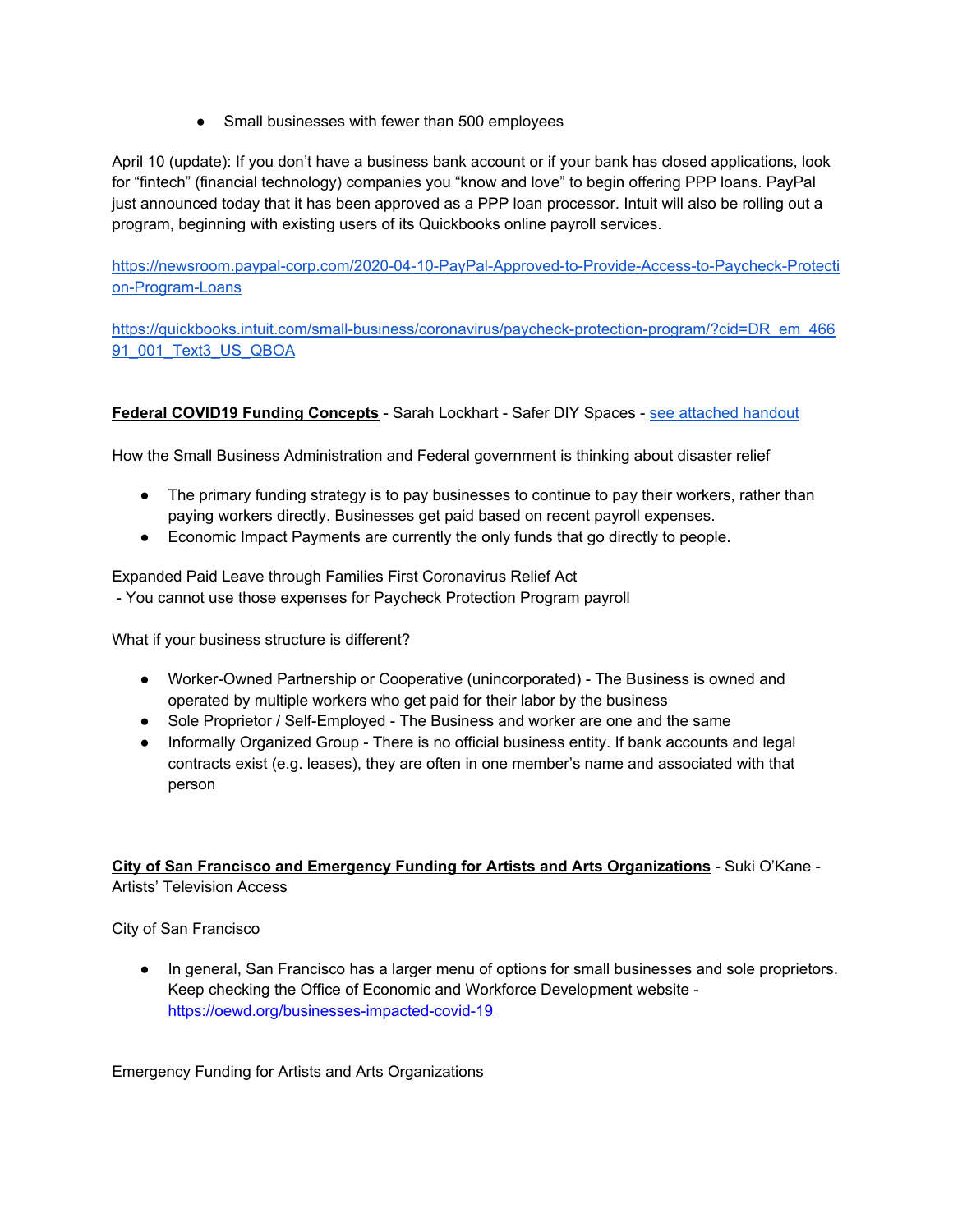- Funds continue to come on line. Many initiatives are raising money through donations first, then paying out as funds become available. Most provide grants, and a few provide low- or no-interest loans.
- As of Tuesday, [S](https://oewd.org/businesses-impacted-covid-19%23Loans)F HELP, small business [zero-interest](https://oewd.org/businesses-impacted-covid-19%23Loans) loans program is now live.
- The grant program, which provides emergency grants of up to \$10K for businesses with 1-5 employees is currently closed, but could reopen as new funds become available.
- For the arts, grants are available for up to \$2,000 for individual artists and between \$5,000 and \$25,000 for arts organizations to pay rent, salaries, and to help artists stay in San Francisco. The deadline has been adjusted to April 15.
- – See full list of resources at the end of this document.

#### **Oakland and Berkeley Resources** - Jassmin Poyaoan - East Bay Community Law Center

Berkeley Business Continuity Grants

- Apply online[:](https://www.cityofberkeley.info/covid19-business-grants/) <https://www.cityofberkeley.info/covid19-business-grants/>
- Features:
	- An existing business or nonprofit organization located within City of Berkeley, with an active business license as of March 1, 2020
	- Minimum 1 employee, Maximum 50 employees
	- Can demonstrate at least a 25% reduction in revenues due to COVID-19
	- Funds must be used to cover payroll, rent, or working capital for the business to cover operational expenses
- Deadlines
	- $\bullet$  Round 1:4/6
	- Round 2: To be determined

Oakland resources:

- Main website (includes federal, state and local resources)[:](https://www.oaklandca.gov/resources/coronavirus-2019-covid-19-business-and-worker-resources) <https://www.oaklandca.gov/resources/coronavirus-2019-covid-19-business-and-worker-resources> . Local resources include:
	- KIVA zero-interest business loans
	- Main Street Launch
	- Working Solutions applications currently paused because of high demand
	- Pacific Community Ventures

**Unemployment Expansion** - Jassmin Poyaoan - East Bay Community Law Center

Pandemic Unemployment Assistance - recently passed by the federal government in the Corona Aid, Relief and Economic Security (CARES) Act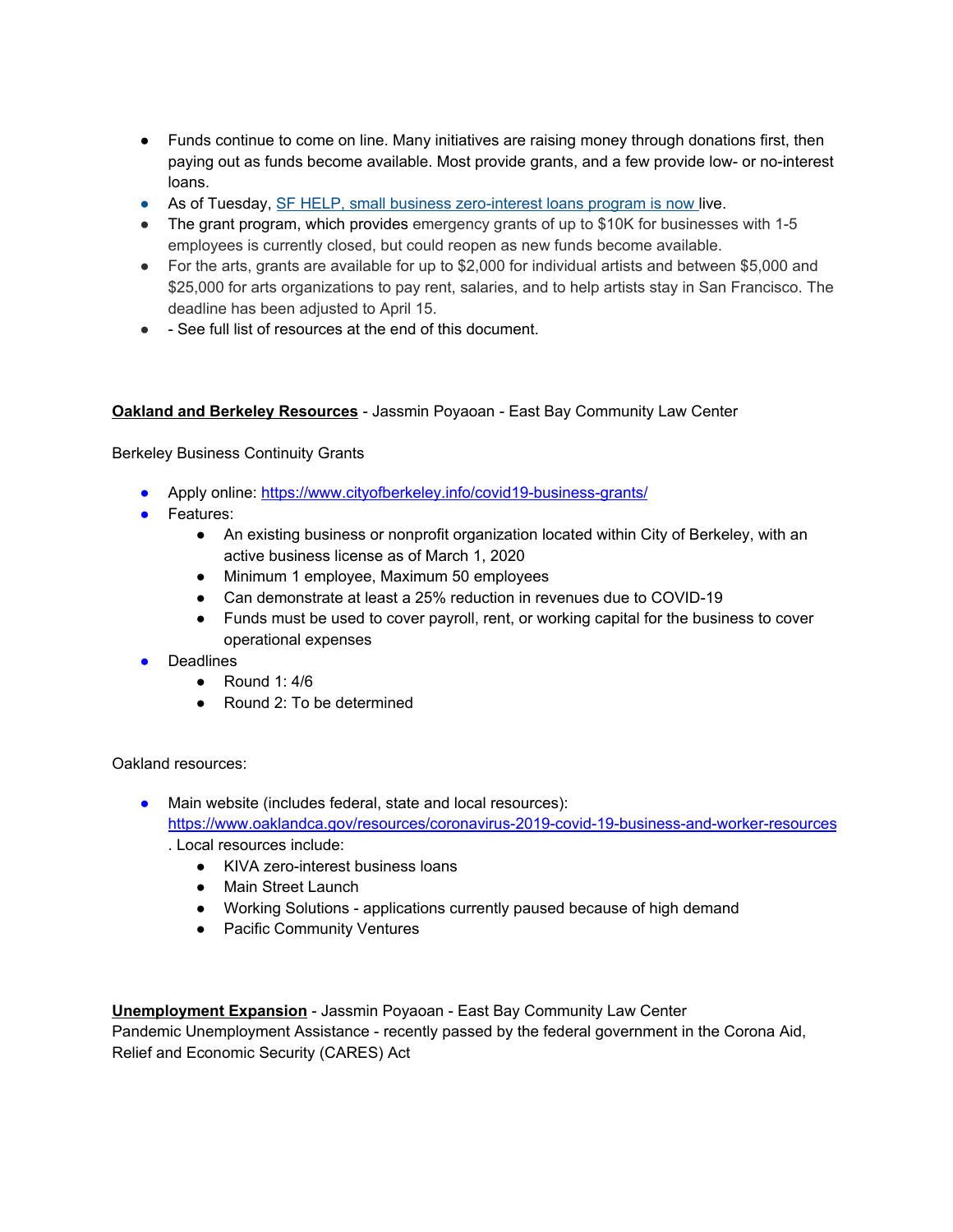- Unemployment benefits have been increased, expanded to persons who normally would not qualify, and extended.
- Benefits have been increased by \$600 per week and extended for up to 13 additional weeks.
- Benefits will now be available to the self-employed who otherwise were ineligible to collect.
- Does not include an individual who: 1) has the ability to telework with pay (i.e has telework), or 2) an individual who is receiving sick leave or other paid leave benefits.
- Unemployment benefit assistance provided while covered individual is "unemployed, partially unemployed, or unable to work" between 1/27/2020 and 12/31/2020, as long as it was caused by COVID-19

How to apply:

- The California Employment Development Department is working to set up this new program as they await final guidance from the federal government. (will take up to three weeks to process a claim for unemployment benefits) - [https://www.edd.ca.gov/about\\_edd/coronavirus-2019.htm](https://www.edd.ca.gov/about_edd/coronavirus-2019.htm)
- Once open, applicants should apply for unemployment benefits through the California Employment Development Department (EDD) - [www.edd.ca.gov](http://www.edd.ca.gov/) . As of today the EDD site doesn't have application open for the self-employed unemployment, and has the outdated pre CARES act information.
- Does not conflict with the Paid Protection Program and Emergency Injury Disaster Loan assistance - a self-employed person can apply for unemployment and these programs.

### **Stimulus Payment Info and Tax Filing** - Sarah Lockhart - Safer DIY Spaces

IRS website [-](https://www.irs.gov/coronavirus/economic-impact-payment-information-center) <https://www.irs.gov/coronavirus/economic-impact-payment-information-center>

- Amount: depending on income \$1200 for individuals, \$2400 for joint filers, \$500 per child
- Need to have filed taxes in 2018 or 2019.
- If you haven't filed taxes recently, file now for this year, even if you don't have taxable income.
- People on Social Security or Disability can fill out a form to receive a stimulus payment.
- There will be a form to fill out if the IRS does not have direct deposit information for you.

### **FULL LIST OF RESOURCES**

Workshop recording Recording of webinar 4/8/20: <https://www.youtube.com/watch?v=bgbjkg7v6Sg&t=91s>

#### Eviction moratoria in California

- Western Center for Law and Poverty <https://wclp.org/summary-california-courts-emergency-rule-on-evictions-and-foreclosures/>
- East Bay Housing Organizations <http://ebho.org/our-work/covid19-housing-policy/>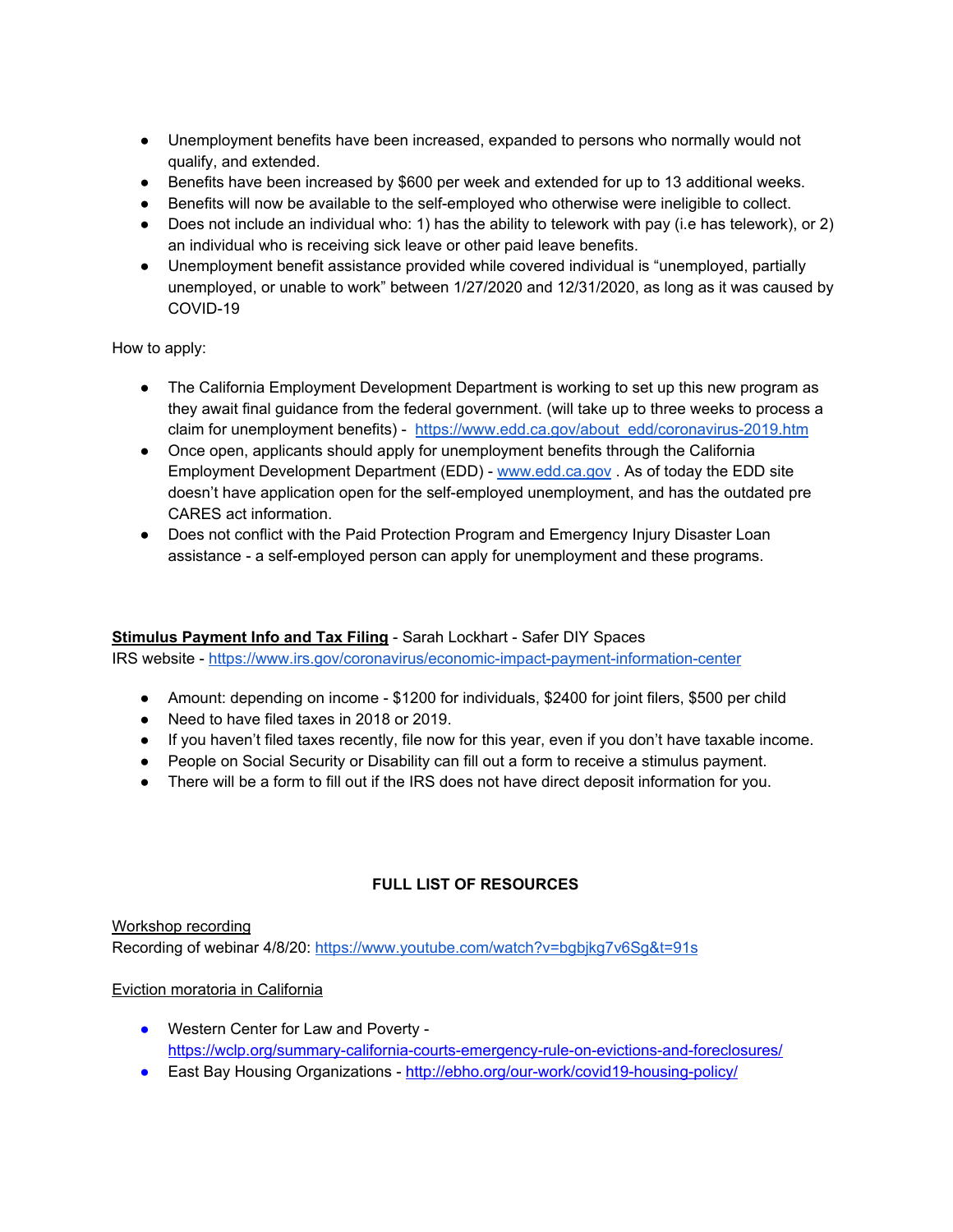#### Small Business Administration programs

- Economic Injury Disaster Loan Emergency Advance
	- [https://www.sba.gov/funding-programs/loans/coronavirus-relief-options/economic-injury-d](https://www.sba.gov/funding-programs/loans/coronavirus-relief-options/economic-injury-disaster-loan-emergency-advance) [isaster-loan-emergency-advance](https://www.sba.gov/funding-programs/loans/coronavirus-relief-options/economic-injury-disaster-loan-emergency-advance)
	- To check on a disaster loan application you need to call the office of disaster Customer Service Center at 1-800-659-2955 or (TTY: 1-800-877-8339) [DisasterCustomerService@sba.gov](mailto:DisasterCustomerService@sba.gov)
	- SBA also funds non-profit partners to provide one-on-one assistance at no cost to business owners. You may always reach out to your local Small Business [Development](https://www.norcalsbdc.org/) [Center](https://www.norcalsbdc.org/), [Women's](https://www.sba.gov/local-assistance/find/?type=Women%27s%20Business%20Center&pageNumber=1) Business Center, [Veteran's](https://www.sba.gov/offices/headquarters/ovbd/resources/1548576) Business Outreach Center or [SCORE](https://www.score.org/) [chapter](https://www.score.org/) to get paired with an advisor with one-on-one counseling who can help you with the applications as well as business advice on managing and adapting to the current situation.
- **Paycheck Protection Program** 
	- [https://www.sba.gov/funding-programs/loans/coronavirus-relief-options/paycheck-protecti](https://www.sba.gov/funding-programs/loans/coronavirus-relief-options/paycheck-protection-program-ppp) [on-program-ppp](https://www.sba.gov/funding-programs/loans/coronavirus-relief-options/paycheck-protection-program-ppp)
	- Excellent series of resources for non-profits from Financial Management Associates  <https://fmaonline.net/ppptoolbox/>
	- FAQs for lenders and borrowers [https://home.treasury.gov/system/files/136/Paycheck-Protection-Program-Frequently-Ask](https://home.treasury.gov/system/files/136/Paycheck-Protection-Program-Frequently-Asked-Questions.pdf) [ed-Questions.pdf](https://home.treasury.gov/system/files/136/Paycheck-Protection-Program-Frequently-Asked-Questions.pdf)

### Coronavirus Aid, Relief, and Economic Security (CARES) Act and Small Businesses

● Berkeley Law [-](https://www.law.berkeley.edu/research/business/cares-act-and-small-businesses/) <https://www.law.berkeley.edu/research/business/cares-act-and-small-businesses/>

#### Expanded Paid Leave programs

● Department of Labor - Families First Corona Virus Response Act  <https://www.dol.gov/agencies/whd/pandemic/ffcra-questions>

### General Resources

- East Bay Community Law Center list of resources <https://ebclc.org/need-services/>
- ICA list of resources  [https://docs.google.com/document/d/10sJb8Emet-t22PHBeBlD9KcfPIeX3\\_zm-awWYVODP6g/ed](https://docs.google.com/document/d/10sJb8Emet-t22PHBeBlD9KcfPIeX3_zm-awWYVODP6g/edit) [it](https://docs.google.com/document/d/10sJb8Emet-t22PHBeBlD9KcfPIeX3_zm-awWYVODP6g/edit)
- Northern California Land Trust list of resources [-](https://nclt.org/covid-19-emergency-resources/) <https://nclt.org/covid-19-emergency-resources/>

#### City of San Francisco

• Office of Economic and Workforce Development - <https://oewd.org/businesses-impacted-covid-19>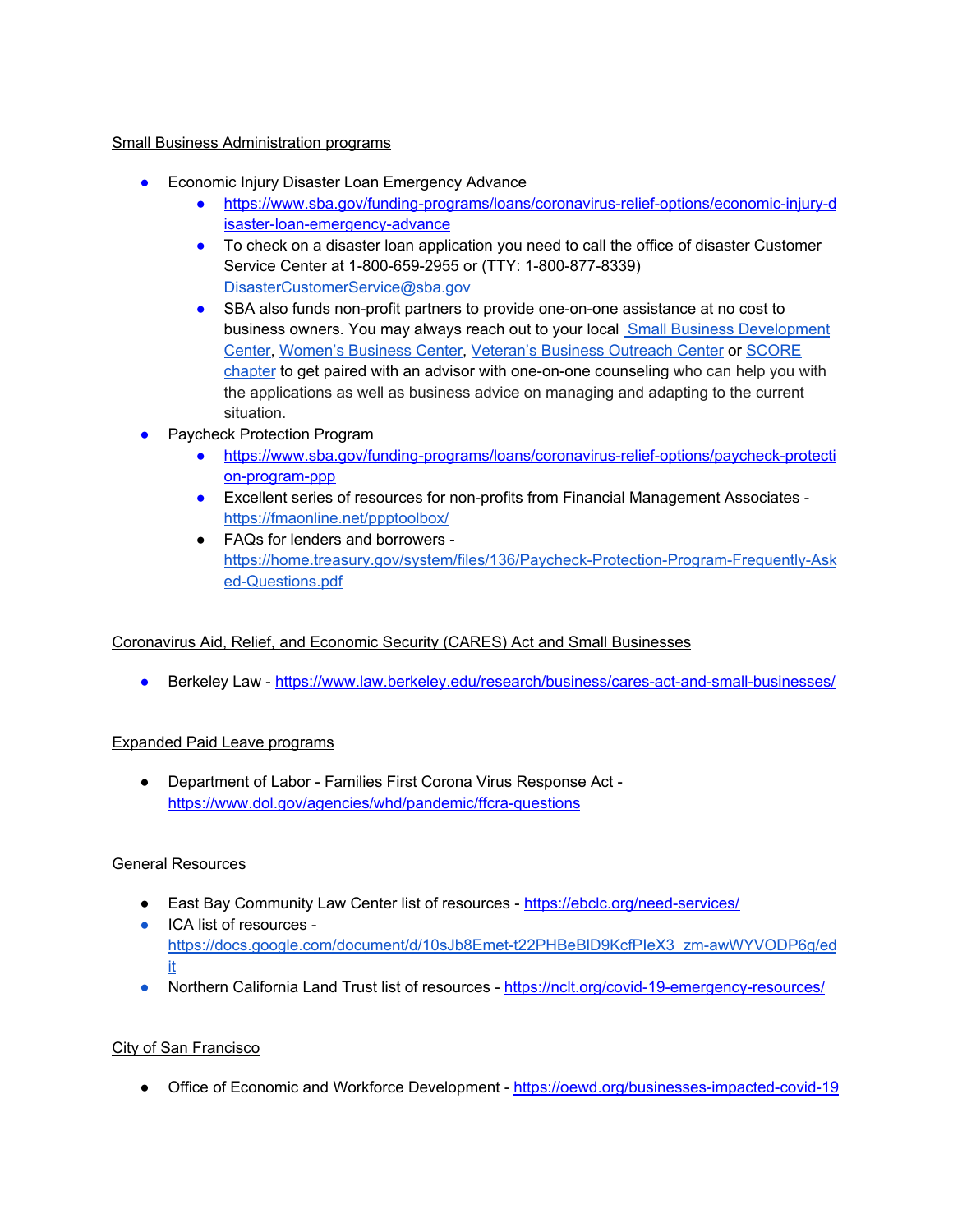### City of Berkeley

• Berkeley Business Continuity Grants [-](https://www.cityofberkeley.info/covid19-business-grants/) <https://www.cityofberkeley.info/covid19-business-grants/>

### City of Oakland

● Main website (includes federal, state and local resources)[:](https://www.oaklandca.gov/resources/coronavirus-2019-covid-19-business-and-worker-resources) <https://www.oaklandca.gov/resources/coronavirus-2019-covid-19-business-and-worker-resources>

### Emergency Funding for Artists and Arts Organizations:

- Artist Relief [-](https://www.artistrelief.org/) [https://www.artistrelief.org](https://www.artistrelief.org/)
- Arts Loan Fund COVID-19 Emergency Loan <https://www.artsloanfund.org/covid-19-emergency>
- San Francisco Arts & Artists Relief Fund <https://www.cciarts.org/EmergencyRelief.htm>
- San Francisco Foundation COVID[-](https://sff.org/for-nonprofits-apply-for-a-grant-from-the-sff-covid-19-emergency-response-fund/)19 Emergency Response Fund <https://sff.org/for-nonprofits-apply-for-a-grant-from-the-sff-covid-19-emergency-response-fund/>
- The Safety Net Fund [-](https://medium.com/@safetynet/the-safety-net-fund-20040273d291) <https://medium.com/@safetynet/the-safety-net-fund-20040273d291>
- Performing Arts Worker Relief Fund [-](https://www.theatrebayarea.org/page/COVID-19relief-fund) <https://www.theatrebayarea.org/page/COVID-19relief-fund>
- UNTITLED, ART Emergency Fund [https://docs.google.com/document/d/e/2PACX-1vT-SQ2GcGX4gGduGz29HuK6FgzYiCj586nd1P](https://docs.google.com/document/d/e/2PACX-1vT-SQ2GcGX4gGduGz29HuK6FgzYiCj586nd1PkrWMIj97meycTIRyQZAAX7mgmeJHHgTdl3MgeP2239/pub) [krWMIj97meycTIRyQZAAX7mgmeJHHgTdl3MgeP2239/pub](https://docs.google.com/document/d/e/2PACX-1vT-SQ2GcGX4gGduGz29HuK6FgzYiCj586nd1PkrWMIj97meycTIRyQZAAX7mgmeJHHgTdl3MgeP2239/pub)
- Foundation for Contemporary Arts COVID[-](https://www.foundationforcontemporaryarts.org/grants/emergency-grants)19 Relief Fund <https://www.foundationforcontemporaryarts.org/grants/emergency-grants>
- Arts and Culture Leaders of Color Emergency Fund [https://cast-sf.us9.list-manage.com/track/click?u=d7b6196c0b84d9a459cbde3f2&id=8076276725](https://cast-sf.us9.list-manage.com/track/click?u=d7b6196c0b84d9a459cbde3f2&id=8076276725&e=7d7c408f08) [&e=7d7c408f08](https://cast-sf.us9.list-manage.com/track/click?u=d7b6196c0b84d9a459cbde3f2&id=8076276725&e=7d7c408f08)
- Berkeley Arts Organizations Continuity Grants  [https://cityofberkeleyoed.submittable.com/submit/ad3478ab-7b1e-4300-8d4a-9e5966695652/arts](https://cityofberkeleyoed.submittable.com/submit/ad3478ab-7b1e-4300-8d4a-9e5966695652/arts-organization-continuity-grants) [-organization-continuity-grants](https://cityofberkeleyoed.submittable.com/submit/ad3478ab-7b1e-4300-8d4a-9e5966695652/arts-organization-continuity-grants)
- LISC Verizon Small Business Recovery Fund <https://www.lisc.org/covid-19/verizon-small-business-recovery-fund/>
- Creator Fund [https://creatorfund.ck.page](https://creatorfund.ck.page/)
- The Actors Fund Entertainment Assistance Program  [https://actorsfund.org/services-and-programs/entertainment-assistance-program?mc\\_cid=abee25](https://actorsfund.org/services-and-programs/entertainment-assistance-program?mc_cid=abee252b41&mc_eid=7d7c408f08) [2b41&mc\\_eid=7d7c408f08](https://actorsfund.org/services-and-programs/entertainment-assistance-program?mc_cid=abee252b41&mc_eid=7d7c408f08)
- Musicians Foundation Grants [-](http://www.musiciansfoundation.org/get-support/eligibility/) <http://www.musiciansfoundation.org/get-support/eligibility/>
- MusiCares Emergency Financial Assistance  <https://www.grammy.com/musicares/client-services/emergency-financial-assistance>
- The Blues Foundation HART Fund <https://blues.org/hart-fund/>
- The Adolph & Esther Gottlieb Emergency Grant <https://www.gottliebfoundation.org/emergency-grant>
- Rauschenberg Emergency Grants <https://www.nyfa.org/Content/Show/Rauschenberg-Emergency-Grants>